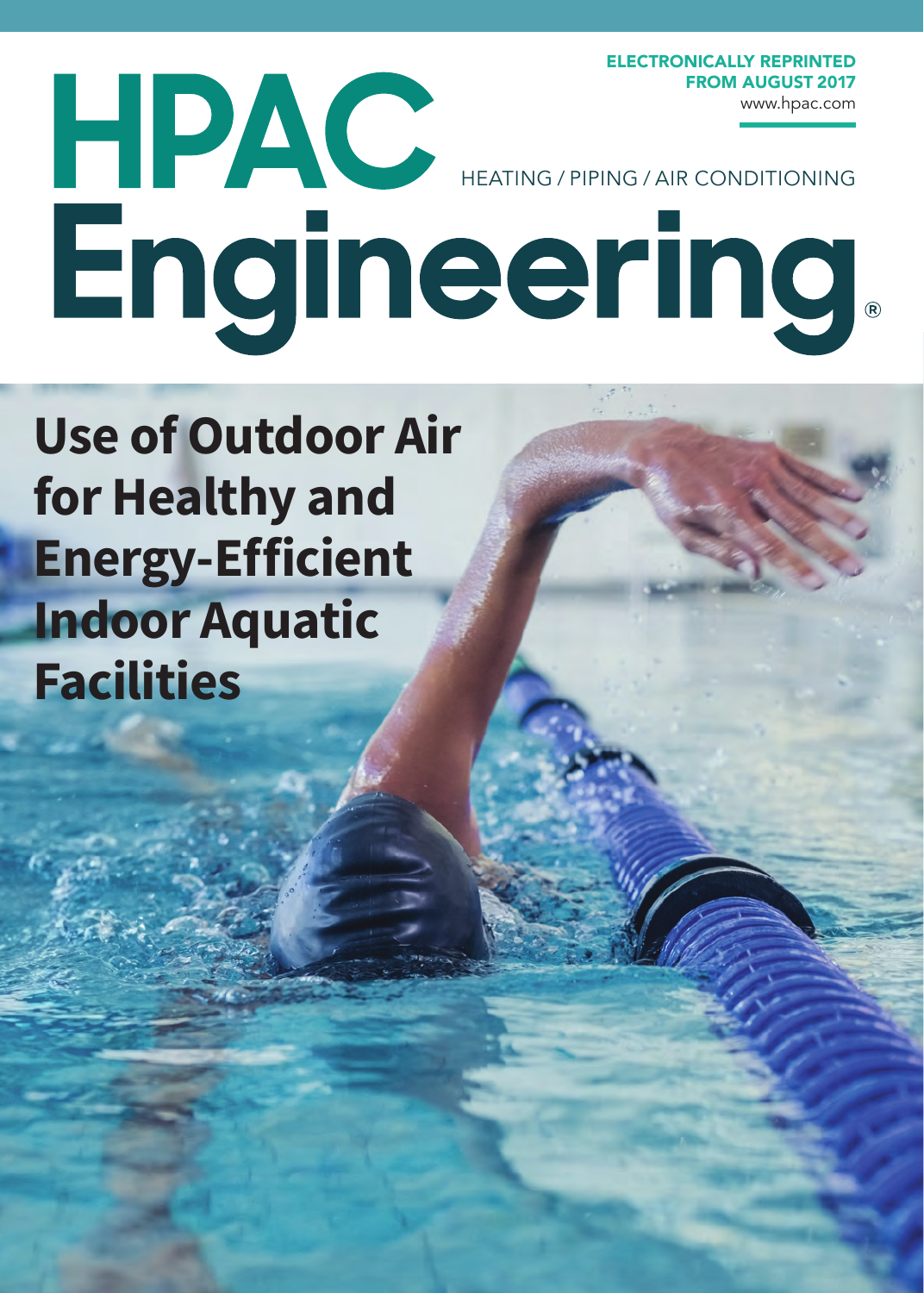# Use of Outdoor Air for Healthy and Energy-Efficient **Indoor Aquatic Facilities**

*How safe, breathable air and low-cost operation—often thought to be mutually exclusive in natatorium design—can be achieved*

By GARY LOCHNER and RANDY AMBORN Unison Comfort Technologies Minneapolis, Minn.

Operators of<br>
major university<br>
recreation cent<br>
healthy environ<br>
footprint and mi<br>
through thought<br>
can be both healt<br>
To be healthy<br>
requires a well-Operators of indoor aquatic facilities—be they at a major university, a local high school, or a community recreation center—face the challenge of providing a healthy environment while maintaining a low carbon footprint and minimizing operating costs. Fortunately, through thoughtful HVAC design, indoor aquatic spaces can be both healthy and energy-efficient.

To be healthy and durable, an indoor-pool space requires a well-designed air-distribution system with

enough ventilation to exhaust toxic chloramines—poolwater-disinfectant byproducts—and protect the building structure and materials from harmful condensation and corrosion.

The energy intensiveness of indoor aquatic facilities comes primarily from:

- Air heating and cooling (sensible loads).
- Dehumidification (latent loads).
- Air distribution (fan-motor operating cost).
- Pool-water heating.

#### **Air Heating and Cooling**

When indoor aquatic facilities are occupied, air

*The vice president of applications engineering for Unison Comfort Technologies, Gary Lochner has participated in the design of more than 1,000 HVAC units serving indoor aquatic facilities ranging from high-school pools to community recreation centers to major water parks over the last nearly 25 years and has spoken on design considerations for these spaces at many ASHRAE chapter meetings. He holds a degree in mechanical engineering with an emphasis in heat transfer from the University of Minnesota. As strategic marketing director for Unison Comfort Technologies, Randy Amborn draws upon over 30 years of HVAC experience to provide marketing and communications leadership for the three brands under the Unison umbrella: Innovent Air Handling Equipment, Valent Air Management Systems, and Precision Coils. He has authored numerous articles on building-system issues and trends for industry publications. He holds a bachelor's degree from the University of Minnesota with an emphasis in technical communication and computer science.*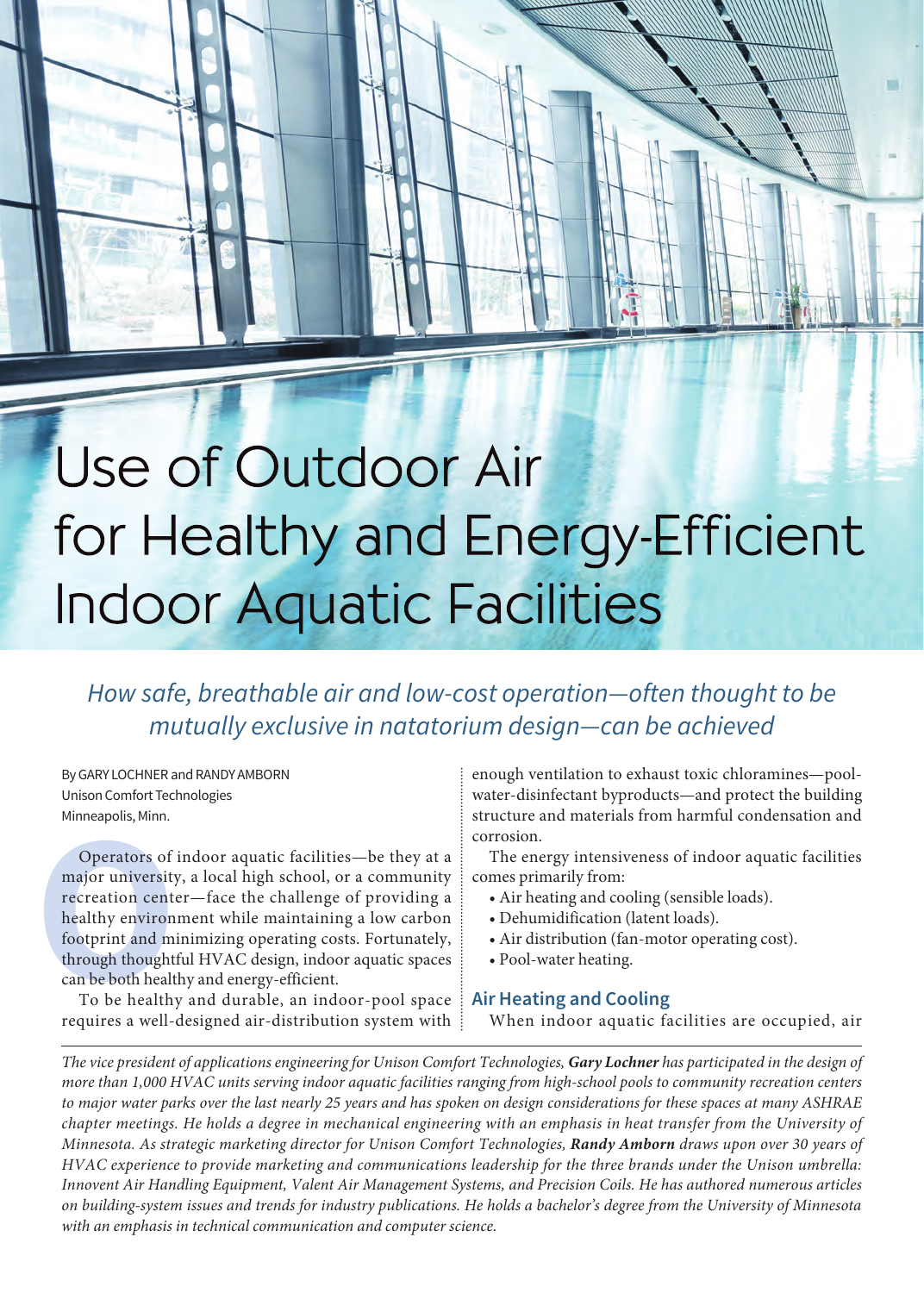

temperature usually ranges from 82°F to 86°F (28°C to 30°C). This means pool spaces are in heating mode for much more of the year than other indoor environments.

Transferring heat from exhaust air to entering outdoor air can significantly reduce outdoor-air sensible load. This can be accomplished using a heat pipe or runaround coil (both with efficiency ratings of 45 percent to 55 percent) or using a flat-plate heat exchanger (65 percent to 75 percent efficiency) (Figure 1).

Pool-water evaporation is the largest component of space latent load and pool-water heating load. It can be controlled by:

• Keeping air temperature 2°F (1.1°C) above water temperature. Pool operators often choose to lower space temperature or raise water temperature in an attempt to reduce energy costs or increase comfort. This, however, tends to have the opposite effect. It greatly increases

evaporation rate and total energy ÷ costs and causes swimmers exiting the pool to feel cold.

• Controlling space relative humidity (RH) to 60 percent, when possible (unless the amount of

fresh air supplied for chloramine control causes the humidity to go below 60 percent). Evaporation increases 30 percent for every 10 percent drop in pool space relative humidity.



**FIGURE 1. Exhaust-air energy recovery reduces entering-outdoor-air sensible load. Using an air-to-air heat exchanger, which transfers heat from the exhaustair stream to the entering-outdoor-air stream, can significantly reduce energy costs. Energy efficiency varies from 45 percent to 55 percent for run-around coils and heat pipes to 65 percent to 75 percent for flat-plate heat exchangers.**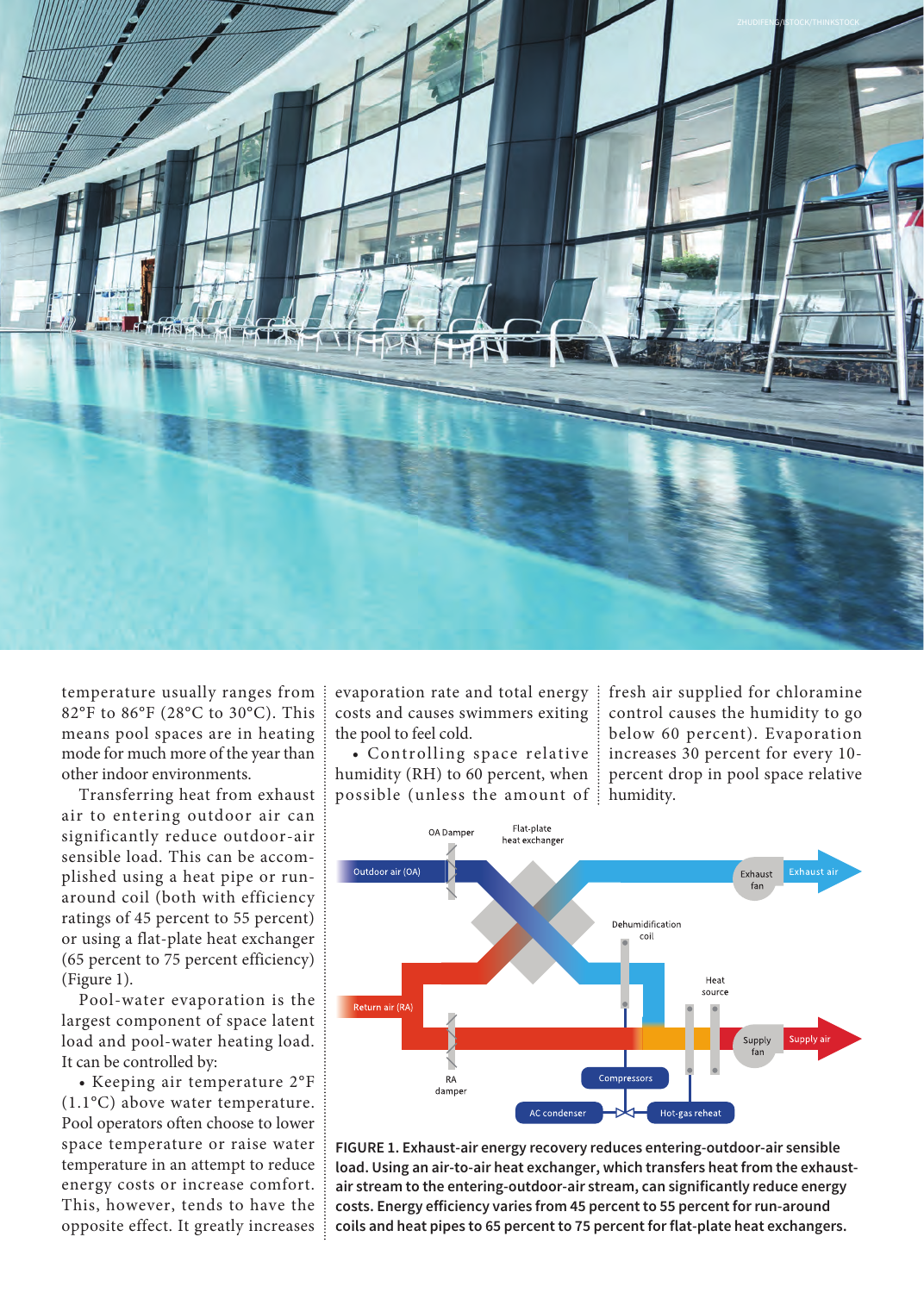#### **Chloramines**

Most swimming pools are treated with chlorine. When chlorine binds to water contaminants, it forms chemicals such as dichloramine and trichloramine. These chloramines irritate the skin and eyes and off-gas into the air, where they are toxic to breathe and corrosive to building materials.

"Chloramines can build up in the water, which means they can build up in the air if there is not enough fresh air surrounding pools and other places people swim in chlorinated water," the Centers for Disease Control and Prevention says,<sup>1</sup> citing a Health Hazard Evaluation report.<sup>2</sup> "This is particularly true for indoor aquatic facilities where air handling systems are not bringing in enough fresh air and exhausting enough chloramine-polluted air, which is common during winter months when heating costs increase. Chloramines that off gas from the water are heavier than air. This means they settle on top of the water's surface where they can cause negative health effects in swimmers and spectators."

When chloramines concentrate above the water surface, maintaining proper water chemistry can be a challenge. Additionally, chloraminepolluted air is acidic and corrodes stainless and carbon steel, which can cause structural deterioration.

A healthy and durable pool environment requires a ventilation system providing proper air distribution and enough circulating outdoor air to exhaust chloramines.

### **Dehumidification**

The choice of dehumidification technology has a major effect on energy usage. Three strategies commonly used to dehumidify air are:

• *Chemical dehumidification.* Chemical dehumidification systems utilize desiccants and typically require post-cooling. At the high dew points of pool spaces, they generally



**FIGURE 2. Total operating costs, including costs for air heating, pool-water heating, dehumidification, and fan motors, for an indoor aquatic facility in Atlanta.**

are not economical. Additionally, desiccants deteriorate when exposed to chlorine.

• *Mechanical dehumidification.* Mechanical dehumidification systems use cooling coils, typically with reheat, to extract moisture from indoor air. Complex options include multiple condensers and pumpedglycol overlays for recapturing energy from compressor operation.

• *Outdoor-air dehumidification.* Outdoor-air dehumidification systems replace moist indoor air with dry outdoor air. In most climates, systems using only unconditioned outdoor air cannot provide humidity control on humid summer days. When unconditioned outdoor air alone cannot meet a dehumidification load economically, mechanical dehumidification—often, a cooling coil with reheat—can be used to treat outdoor air. Utilizing higher amounts of outdoor air can provide a margin of safety in the event of problems with pool-chemistry control.

Introducing low-humidity outdoor air—even when that air needs to be heated—can be the most economical way to dehumidify indoor aquatic facilities, especially because fresh air already is being delivered to dilute indoor-air contaminants.

#### **Savings**

With a 6,300-sq-ft competition pool in a 300,000-cu-ft facility maintained at 82°F (28°C) and 60 percent RH, the following operational-cost reductions can be had when using hybrid outdoor-air dehumidification for most of the year, as opposed to mechanical dehumidification yearround:

• Atlanta (ASHRAE Climate Zone 3): 20 percent (Figure 2).

• Dallas (ASHRAE Climate Zone 3): 15 percent.

• Los Angeles (ASHRAE Climate Zone 3): 25 percent.

• Washington, D.C., and Kansas City, Mo. (ASHRAE Climate Zone 4): 30 percent.

• Minneapolis; Portland, Ore.; and Boston (ASHRAE climate zones 4, 5, and 6, respectively): 40 percent.

• Denver (ASHRAE Climate Zone 7): 50 percent.

(Note: Outdoor air is not a substitute for proper water treatment. A healthy pool requires an effective water-treatment system.)

#### **Air Distribution**

Proper air distribution in an indoor aquatic facility:

- Prevents condensation.
- Prevents corrosion.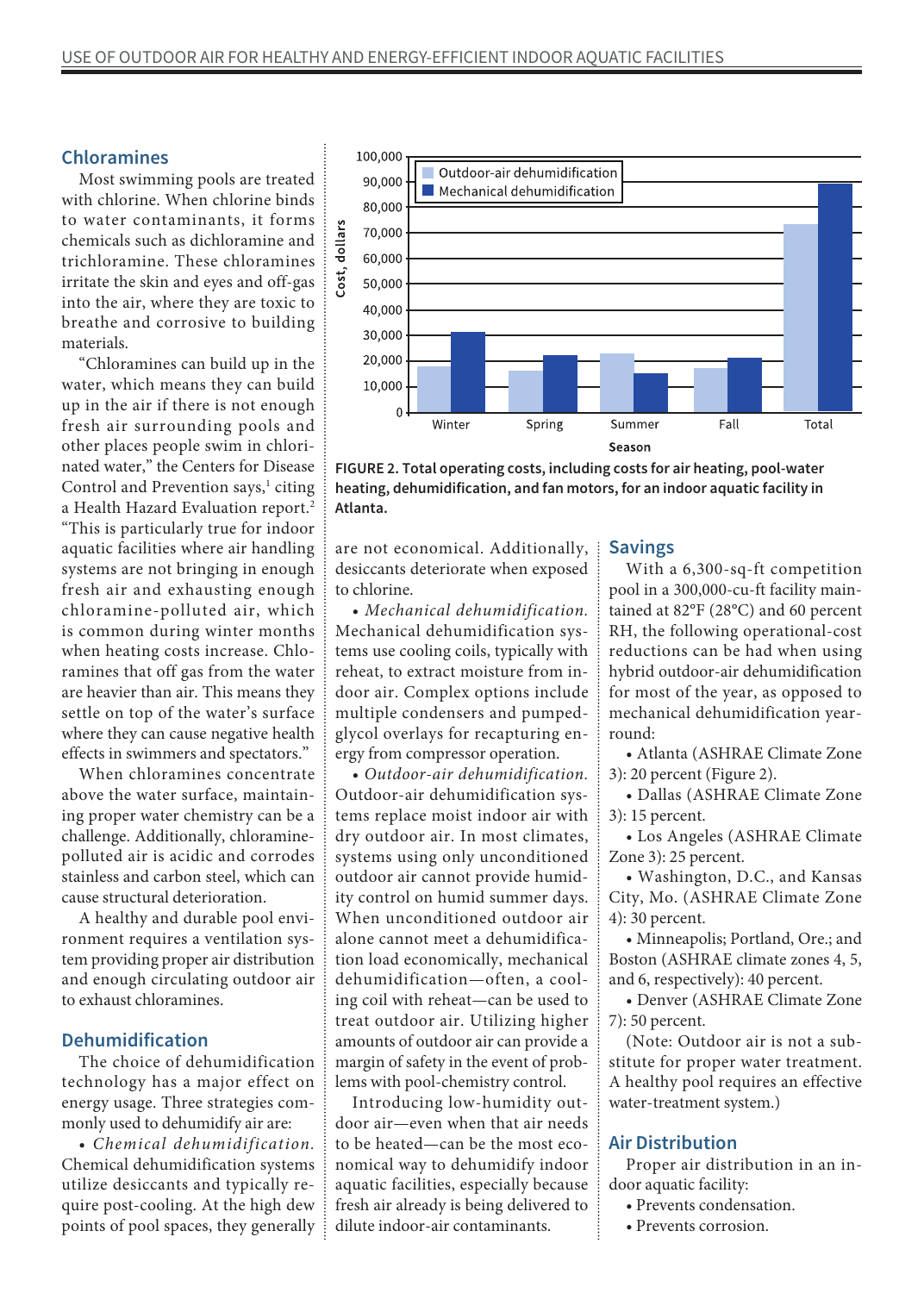• Prevents temperature and humidity stratification.

• Removes airborne disinfectant byproducts, such as chloramines.

• Provides effective mixing throughout the space.

• Delivers fresh outdoor air to swimmers' breathing zone (just above the water surface), to people on the deck, and to spectators.

A high rate of total air movement is needed for all of this. As shown in Table 1, fan-motor costs often are the largest component of energy usage. Because of the complex airdistribution requirements, variableair-volume control strategies for reducing fan costs should not be applied during occupied operation. Whether or not a space is occupied, the air-distribution system must continuously prevent condensation, corrosion, and stratification, which requires that diffusers throw air effectively.<sup>3</sup>

A typical indoor-pool space has several microzones, including the swimming area, the deck, and spectator areas, requiring condensation and corrosion prevention. Pool spaces often are quite tall (from 15 ft to 50 ft [4.5 m to 15.2 m]) and require good mixing throughout to prevent stratification and dead spots that can lead to corrosion. This can necessitate a higher amount of outdoor air

# FREE POOL WEBINAR

"Indoor Pool Ventilation: A Fresh Perspective," a 60-minute webinar sponsored by Innovent and produced by *HPAC Engineering*, is available for viewing on demand.

Co-author Gary Lochner discusses new approaches to unique and complex HVAC-systemdesign challenges posed by indoor pool environments.

To view the webinar free of charge, go to *http://bit.ly/ Innovent\_0517*.

| <b>Component</b>            | All climates,<br>average percentage<br>of total | Atlanta,<br>percentage<br>of total | Chicago,<br>percentage<br>of total |
|-----------------------------|-------------------------------------------------|------------------------------------|------------------------------------|
| Fans                        | 40                                              | 41                                 | 37                                 |
| Envelope and<br>ventilation | 25                                              | 18                                 | 34                                 |
| Pool-water heating          | 20                                              | 22                                 | 19                                 |
| <b>Compressors</b>          |                                                 | 19                                 | 10                                 |

Note: These are projected annual energy costs prior to dehumidification-system selection with gas heat, no energy recovery, 16-hr-per-day occupancy, and ventilation with minimum outdoor air as defined by ANSI/ASHRAE Standard 62.1-2016, *Ventilation for Acceptable Indoor Air Quality*.

**TABLE 1. Component energy costs for an indoor aquatic facility maintained at 82°F and 60 percent RH.**

in the total supply-air rate.3

**Supply air to the breathing zone over a pool and up to 72 in. above the deck.** Supply air must be directed toward a pool's surface to move chloramines from the swimmers' breathing zone toward deck and spectator areas (if those areas are not served by a separate unit) and toward lower-level exterior-facing walls and windows to prevent condensation and corrosion. Use of a common supply duct with directed nozzles or diffusers for lower-level supply requirements (air to the pool surface, air to the deck breathing zone, and lower-level condensation prevention) may be possible.

**Supply air to exterior glass and walls, the roof, and elevated spectator areas.** Supply air directed at exterior wall and roof surfaces must be sufficient enough to prevent condensation, especially on glass surfaces. During winter, the dry outdoor air introduced to improve indoor-air quality (IAQ) forces the relative humidity down, which helps to prevent condensation. If a spectator area is located within a pool space, the design minimum-outdoor-air amount for a swim meet must be delivered.4

Depending on the amount of supply air needed for spectator areas and enclosure condensation/corrosion prevention above the breathing zone, the ratio of percentage of air delivered high in a space to that delivered low may vary from 30-70 for a lowerheight facility with few windows to 60-40 for a tall facility with a large spectator space and significant potential for condensation on exterior surfaces.

Delivery of air to spectators and to upper-level areas requiring condensation and corrosion prevention may be possible with a common supply duct with properly sized and directed nozzles or diffusers.

**Location of return-air inlets.** A combination of low and high returnair grilles promotes chloramine removal and good mixing throughout a space and prevents stratification and corrosion. At the low return level, there are three common configurations for removing chloramines that concentrate over a pool:

• Low-level deck return, with one or more grilles located a few feet above deck level. Lower-level return air mixes with upper-level return air prior to entering the air-handling unit.

• Low-level deck exhaust, with one or more grilles located a few feet above the deck and connected to a dedicated exhaust duct to avoid exhaust air mixing with return air.

• Source capture, a system with multiple exhaust points in the waterlevel pool gutter that are manifolded into one exhaust duct.

These low-return configurations